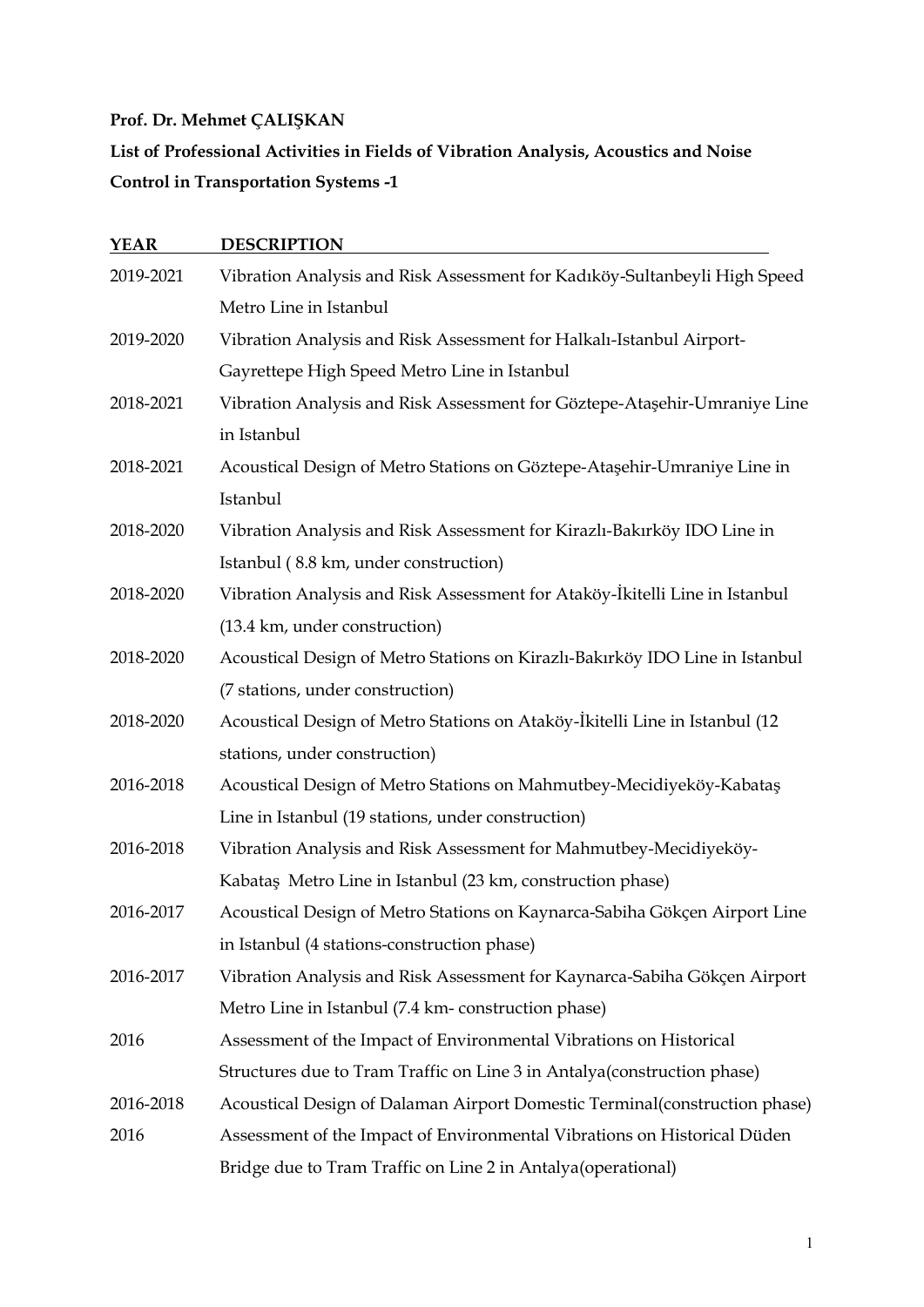$\hat{\boldsymbol{\gamma}}$ 

| YEAR      | <b>DESCRIPTION</b>                                                             |
|-----------|--------------------------------------------------------------------------------|
| 2015-2016 | Acoustical Design of Ashkabat Airport International Terminal(operational)      |
| 2016-2017 | JSF (Joint Strike Fighter F-35) Project Noise Impact Study for Turkey: Malatya |
|           | Airport Noise Mapping 2013-2015 Acoustical Design of YHT (High Speed           |
|           | Train) Central Station in Ankara (operational)                                 |
| 2013-2014 | Vibration Analysis of YHT(High Speed Train) Central Station in Ankara          |
|           | (operational)                                                                  |
| 2013-2014 | Acoustical Consultancy Services for Ercan Airport Terminal Building in         |
|           | Northern Cyprus(project phase)                                                 |
| 2013-2014 | Vibration Analysis and Risk Assessment for Kartal-Kaynarca Metro Line in       |
|           | Istanbul (5 km, construction phase)                                            |
| 2013-2014 | Acoustical Design of Metro Stations on Kartal-Kaynarca Line in Istanbul        |
|           | (construction phase)                                                           |
| 2013      | YHT Eskişehir Main Station Passing: Environmental Vibration Analysis and       |
|           | Risk Assessment (1.5 km, operational)                                          |
| 2013      | Acoustical Consultancy Services for Mitigation of Environmental Noise          |
|           | around Depot Areas on Marmaray in Istanbul (partly operational, partly         |
|           | construction phase)                                                            |
| 2013      | Acoustical Design of Metro Stations on Levent-Hisarüstü Line in Istanbul (4    |
|           | Stations, operational)                                                         |
| 2013      | Vibration Analysis and Risk Assessment of Levent-Hisarüstü Line in Istanbul    |
|           | (3.5 km, operational)                                                          |
| 2012-2013 | Vibration Analysis and Risk Assessment for MARMARAY (52 km,                    |
|           | construction phase, Gebze-Pendik section, 20 km, operational)                  |
| 2012-2013 | Noise Mapping and Impact of Noise Barriers for MARMARAY (72 km,                |
|           | construction phase)                                                            |
| 2012      | Noise Mapping and Impact of Noise Barriers for BAŞKENTRAY Commuter             |
|           | Line in Ankara (36 km, operational)                                            |
| 2012-2015 | Vibration Analysis and Risk Assessment of Üsküdar-Ümraniye-Çekmeköy            |
|           | Line in Istanbul (16 km, construction phase)                                   |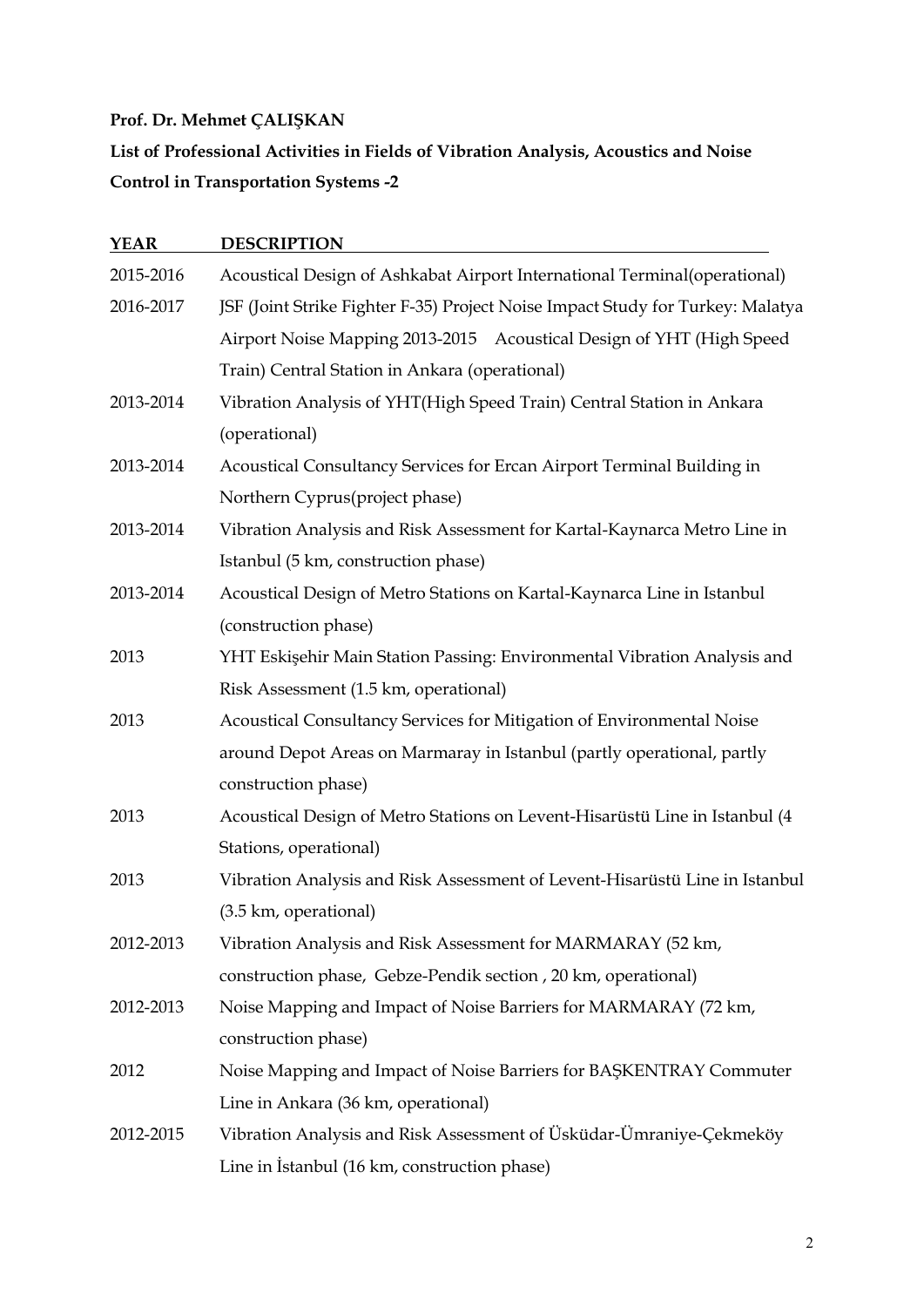$\hat{\boldsymbol{\gamma}}$ 

| <b>YEAR</b> | <b>DESCRIPTION</b>                                                               |
|-------------|----------------------------------------------------------------------------------|
| 2012-2017   | Acoustical Design of Metro Stations on Üsküdar-Ümraniye-Çekmeköy Line in         |
|             | Istanbul (16 stations, construction phase)                                       |
| 2012        | Vibration Analysis and Risk Assessment of Şişhane-Yenikapı Line in İstanbul      |
|             | (3.5 km, operational)                                                            |
| 2012        | Acoustical Design of Unkapanı, Şehzadebaşı ve Yenikapı Metro Stations on         |
|             | Şişhane-Yenikapı Line in İstanbul (3 stations, operational)                      |
| 2012-2013   | Acoustical Design of Marmaray Stations (36 Stations-under construction)          |
| 2011-2012   | Acoustical Consultancy Services for Pulkovo Airport Terminal Building in St.     |
|             | Petersburg, Russian Federation (operational)                                     |
| 2011        | Acoustical Design of ZORLU Center Pedestrian Tunnel in Istanbul                  |
|             | (operational)                                                                    |
| 2010        | JSF (Joint Strike Fighter F-35) Project Noise Impact Study for Turkey: Eskisehir |
|             | and Konya Airports Noise Mapping                                                 |
| 2010-2012   | Vibration Analysis and Risk Assessment of Warsaw Second Phase Metro Line         |
|             | (6 km, operational)                                                              |
| 2010-2011   | Acoustical Design of Metro Stations on Warsaw Metro, Second Phase (7             |
|             | stations, operational)                                                           |
| 2009-2010   | Vibration Analysis and Risk Assessment of İzmir Second Phase Metro Line          |
|             | (5.2 km, operational)                                                            |
| 2009-2010   | Acoustical Design of Metro Stations on Izmir Metro, Second Phase (4 stations,    |
|             | operational)                                                                     |
| 2008-2011   | Acoustical Design of Metro Stations on Kadıköy-Kartal Metro Line in Istanbul     |
|             | (16 stations, operational)                                                       |
| 2008-2011   | Vibration Analysis and Risk Assessment of Kadıköy-Kartal Metro Line in           |
|             | Istanbul (25 km, operational)                                                    |
| 2008-2009   | Acoustical Design of Metro Stations on Levent-Ayazağa Metro Line in              |
|             | Istanbul (6 stations, operational)                                               |
| 2008-2009   | Vibration Analysis and Risk Assessment of Levent-Ayazağa Metro Line in           |
|             | Istanbul (7.2 km, operational)                                                   |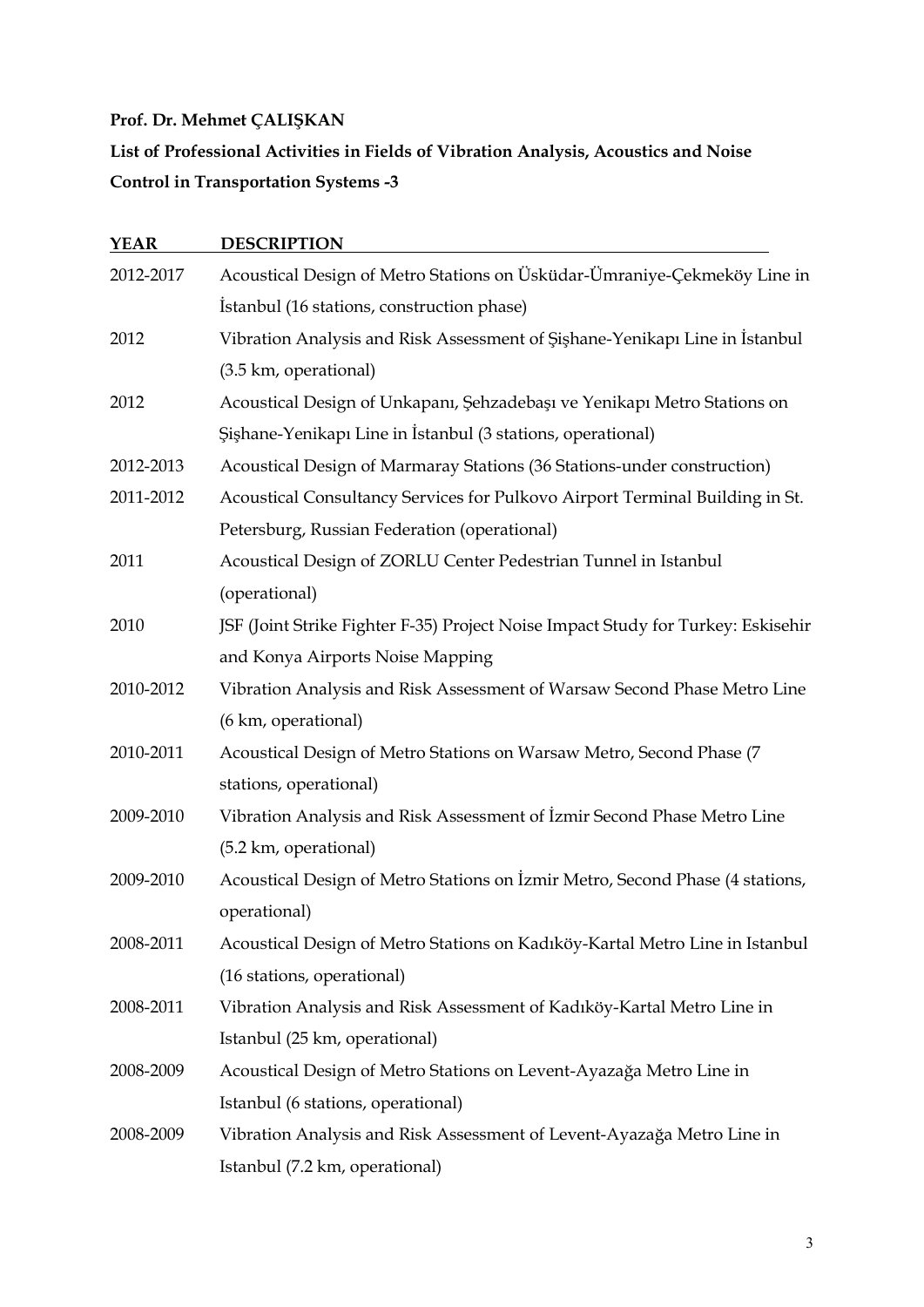$\bar{z}$ 

| <b>YEAR</b> | <b>DESCRIPTION</b>                                                          |
|-------------|-----------------------------------------------------------------------------|
| 2007        | Environmental Impact Study of Şanlıurfa Railway Extension Line              |
| 2007        | Environmental Impact Study of Tokat Railway Extension Line                  |
| 2007        | Environmental Impact Study of Nevşehir Railway Extension Line               |
| 2007        | Environmental Impact Study of Ardahan Railway Extension Line                |
| 2007        | Environmental Impact Study of Güllük Port Railway Extension Line            |
| 2007        | Vibration Analysis and Risk Assessment of Taksim-Şişhane Metro Line in      |
|             | Istanbul (1.3 km, operational)                                              |
| 2007        | Environmental Impact Study of Halkalı(Istanbul)-Bulgarian Border Rapid      |
|             | <b>Transport Line</b>                                                       |
| 2007        | Environmental Impact Study of Elazığ Airport Extension                      |
| 2006        | Environmental Impact Study of Kütahya-Afyon-Uşak Regional Airport           |
| 2006        | Environmental Impact Study of Ağrı Airport                                  |
| 2006        | Environmental Impact Study of Yarımca Container Terminal (operational)      |
| 2006        | Environmental Impact Study of Kars-Tbilisi Rapid Transport Line             |
| 2006        | Environmental Impact Study of Ankara-Sivas Rapid Transport Line 2006        |
|             | Environmental Impact Study of Tekirdağ-Muratlı-Büyükkarıştıran Railway      |
|             | <b>Extension Line</b>                                                       |
| 2006        | Project Control Services for Vibration Study of Ulus-Keçiören Metro Line in |
|             | Ankara (operational)                                                        |
| 2006        | Environmental Impact Study of Polatlı-Konya Rapid Transport Line            |
|             | (operational)                                                               |
| 2005        | Acoustical Design of International Terminal Building at Dalaman Airport     |
|             | (operational)                                                               |
| 2004        | Acoustical Design of Söğütözü Station on ANKARAY Light Metro Line           |
|             | (operational)                                                               |
| 2004        | Acoustical Design of ODTÜ, Bilkent, MTA and other Stations on Çayyolu       |
|             | Metro Line in Ankara (6 stations, operational)                              |
| 2002        | Project Control Services for Vibration Study on Ankara Metro System 3rd     |
|             | Extension (operational)                                                     |